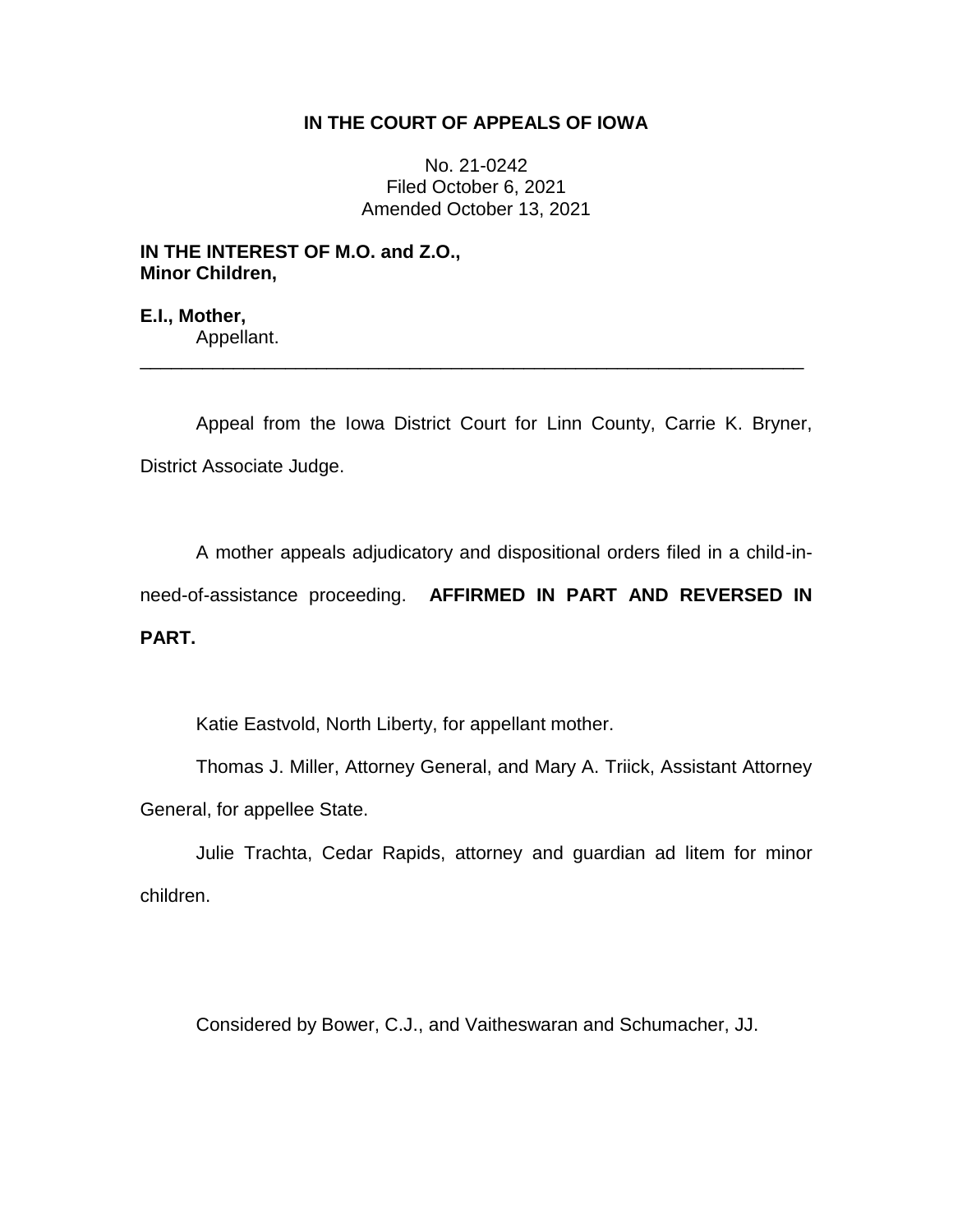#### **VAITHESWARAN, Judge.**

A mother appeals adjudicatory and dispositional orders filed in a child-inneed-of-assistance proceeding. She contends (1) the State failed to prove the grounds for adjudication cited by the district court; (2) the State failed to make reasonable reunification efforts; and (3) the district court should not have placed the children with their father.

### *I***.** *Grounds for Adjudication*

This appeal involves two of the mother's children, born in 2007 and 2013. The children were removed from the mother's custody following her altercation with their father and an adult child. The children were placed with their father.

The district court adjudicated the children in need of assistance (CINA) under three statutory grounds: Iowa Code sections  $232.2(6)(b)$ ,  $(c)(2)$ , and  $(n)$ (2020). Because those grounds may affect subsequent proceedings, we address each of them. *See In re J*.*S*., 846 N.W.2d 36, 41 (Iowa 2014) (stating "[t]he grounds for a CINA adjudication do matter" because the grounds "have important legal implications beyond the adjudication" (citation omitted)).

Section 232.2(6)(b) defines a "[c]hild in need of assistance" as "an unmarried child . . . [w]hose parent . . . has physically abused or neglected the child, or is imminently likely to abuse or neglect the child." "'[P]hysical abuse or neglect' and 'abuse or neglect' mean 'any nonaccidental physical injury suffered by a child as the result of the acts or omissions of the child's parent . . . .'" *J*.*S*., 846 N.W.2d at 41 (citing Iowa Code § 232.2(42)).

The State does not point to a nonaccidental physical injury suffered by either child involved in this proceeding. Instead, the State relies on a "physical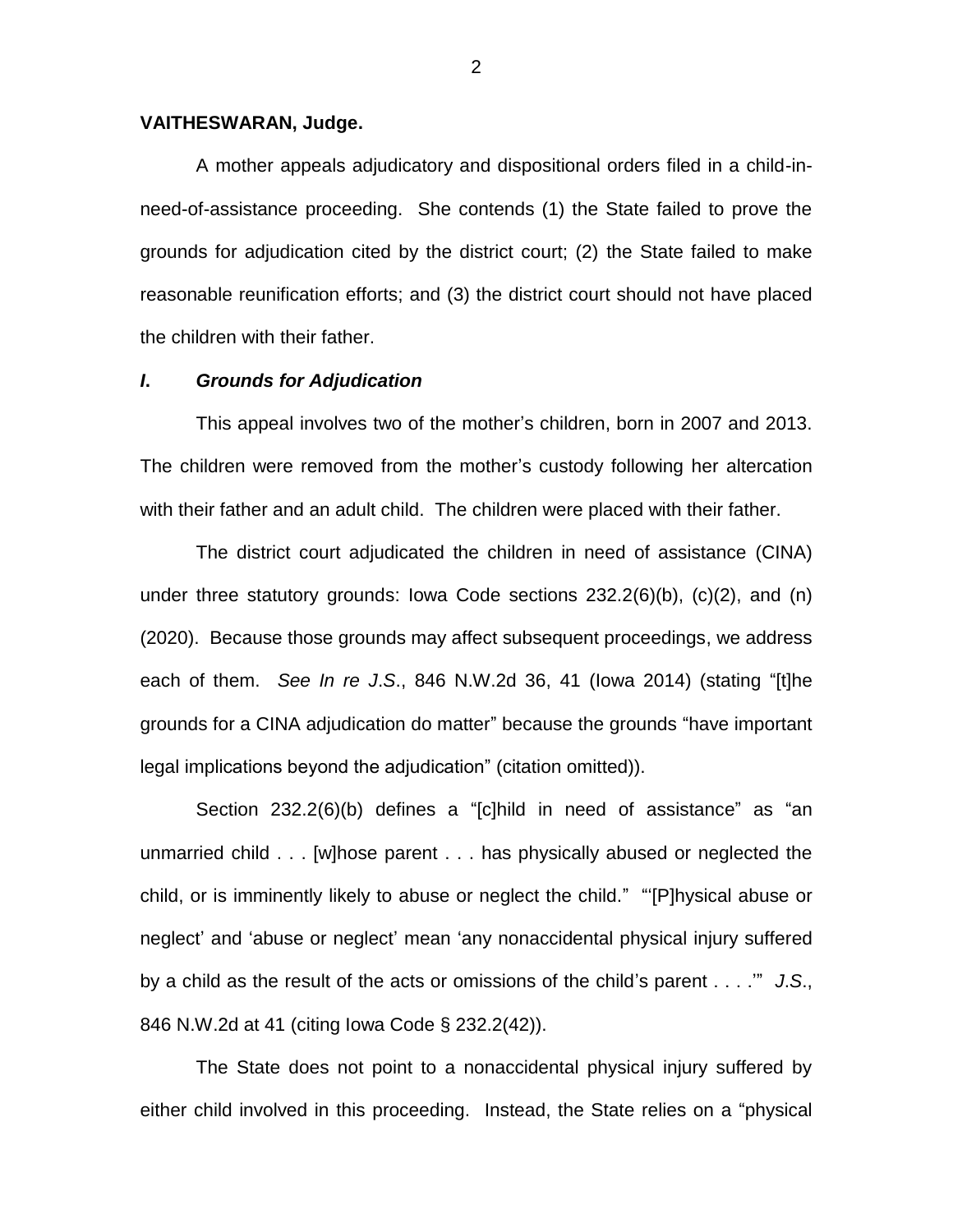altercation" with the mother's adult child and a "serious assault" on the child's father. Neither qualifies as physical abuse or neglect under section 232.2(6)(b). *See* Iowa Code § 232.2(5) (defining "[c]hild" as "a person under eighteen years of age"), (42) (referring to injuries "suffered by a child").

The question, then, is whether the mother was "imminently likely to abuse or neglect" the children. *Id*. § 232.2(6)(b). "[W]e do not require neglect or physical or sexual abuse to be on the verge of happening before adjudicating a child as one in need of assistance." *J*.*S*., 846 N.W.2d at 43. We do require "specific prior incidents of abuse or neglect." *Id*. As in *J*.*S*., "the State failed to prove any specific prior incidents of abuse or neglect" with respect to these children. *Id*. As noted, its case for adjudication under section 232.2(6)(b) was based on the mother's physical abuse of adults. While a department of human services social worker mentioned the older child's report of "physical violence by her mom, scratches, being hit, things of that nature in the past," she admitted that the department did not perform an assessment of the allegation "because there was no proof of any injuries at this time."

The State also cites the "mother's issues with her mental health and explosive anger," the children's lack of "adequate care as evidenced by their ongoing exposure to violence and emotional abuse," and one of the children's "ingestion of methamphetamine." These circumstances do not qualify as "specific prior incidents" of abuse or neglect. *See id*. at 42–44 (citing opinions involving prior acts of physical or sexual abuse and stating "we do not believe general statements about methamphetamine addiction are enough by themselves to prove that a child is imminently likely to suffer physical harm under section 232.2(6)(b)").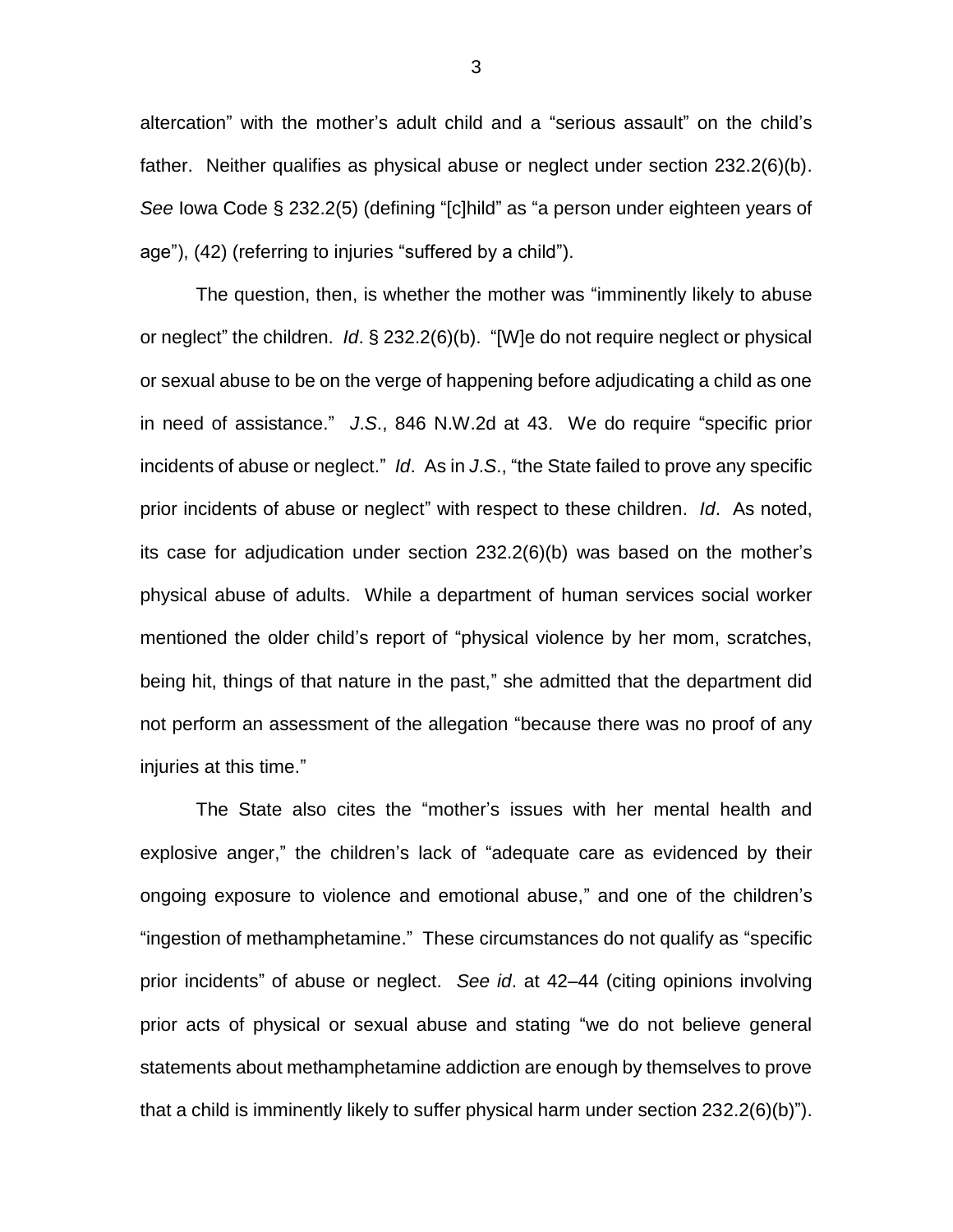We conclude the State failed to prove the elements of section 232.2(6)(2)(b). We reverse the adjudication under that provision.

We turn to section  $232.2(6)(n)$ , which defines a child in need of assistance as a child "[w]hose parent's or guardian's mental capacity or condition, imprisonment, or drug or alcohol abuse results in the child not receiving adequate care." The State relies on the mother's mental capacity and drug abuse to support this ground for adjudication. The State failed to prove either circumstance by clear and convincing evidence.

With respect to mental health, the department social worker testified the mother "seems to have some very significant mental health issues," but she provided no professional documentation of those issues.The social worker had yet to obtain an order requiring a psychological evaluation of the mother and she stated she did not know the mother's mental health diagnoses, whether the mother took any medication to address any mental health diagnoses, and whether she attended therapy. The record lacks clear and convincing evidence to support a determination that the mother's mental capacity resulted in the children's receipt of inadequate care. *See In re S*.*S*., No. 21-0121, 2021 WL 1400774, at \*3 (Iowa Ct. App. Apr. 14, 2021) ("The State failed to establish any nexus between the father's mental health and the father's assault of the mother or, in turn, the children receiving inadequate care as a result thereof."); *In re I*.*N*., No. 20-0793, 2020 WL 5651595, at \*6 (Iowa Ct. App. Sept. 23, 2020) (finding "insufficient reason to believe the mother's mental condition would result in the children not receiving adequate care in her custody"); *In re M*.*B*., No. 20-0404, 2020 WL 2065965, at \*2 (Iowa Ct. App. Apr. 29, 2020) (concluding "the State failed to prove the mother's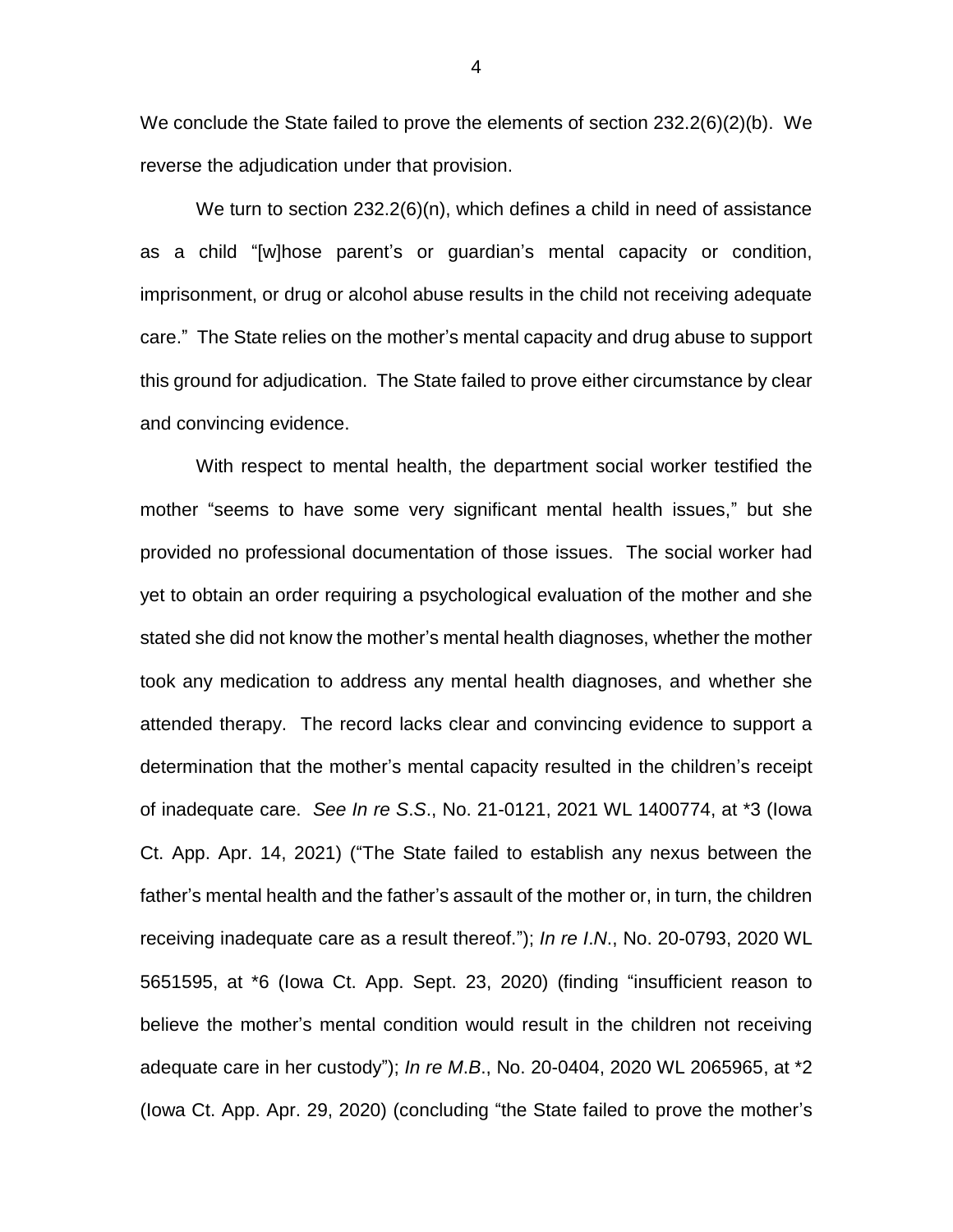'mental capacity or condition' resulted in deprivation of care" where the child protective worker acknowledged the mother had not undergone a mental-health evaluation and she declined to characterize the abuse as a mental-health diagnosis).

As for drug use, the social worker expressed "concerns about meth[amphetamine] use" based on a hair test of the younger child that was positive for the drug. Although the positive test result led to a founded child abuse report for "presence of illegal drugs," the perpetrator was listed as "[u]nknown" and the department reported "[t]here was no information to support that either parent is abusing substances." The social worker acknowledged the department had yet to obtain a court order requiring the mother to undergo drug testing and she could only speculate on the source of the methamphetamine. While the district court made an adverse credibility finding with respect to the mother's explanation for the child's positive drug test and we give weight to that finding, we are not persuaded the positive drug test alone sufficed to support a determination that the mother's substance abuse resulted in her failure to provide adequate care. *See In re M*.*S*., 889 N.W.2d 675, 682 (Iowa Ct. App. 2016) ("[T]he mere fact of use does not establish adjudicatory harm."); *In re A*.*W*., 2021 WL 2021646, at \*1 (Iowa 2021) (agreeing with the court of appeals that "the State failed to provide clear and convincing evidence that Mom had a substance abuse problem resulting in A.W. not receiving adequate care"); *In re E*.*M*., No. 20-1722, 2021 WL 811135, at \*1–2 (Iowa Ct. App. Mar. 3, 2021) (declining to affirm adjudication under section 232.2(6)(n) notwithstanding founded child abuse assessment for dangerous substances); *In re A*.*W*., No. 20-1406, 2021 WL 377448, at \*4 (Iowa Ct. App. Feb.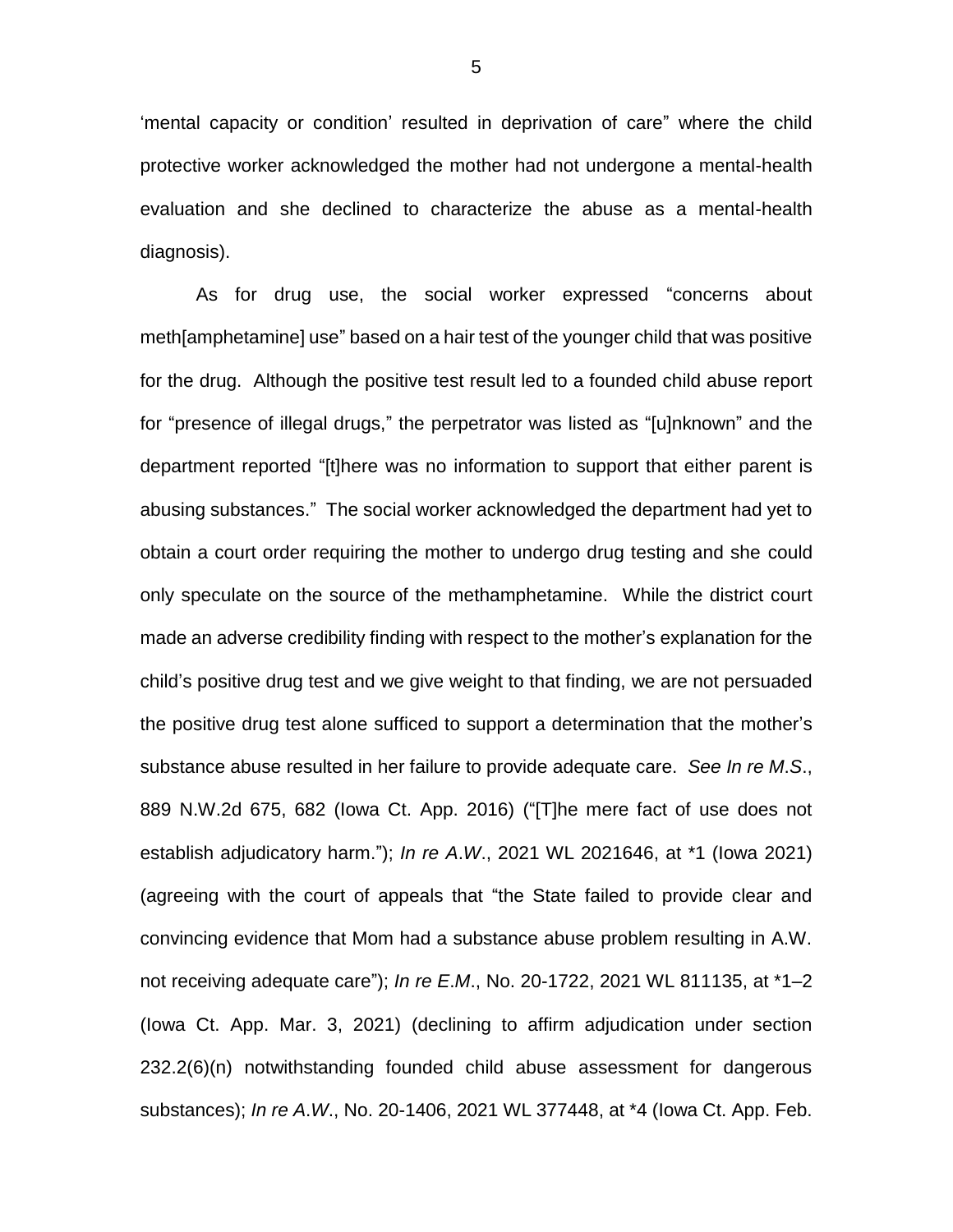3, 2021) (overruled on other grounds by *A*.*W*., 2021 WL 2021646, at \*2) (acknowledging mother's repeated positive drug tests and "history of substance abuse" but concluding "the State has not proven by clear and convincing evidence that the mother's substance abuse resulted in [the child] not receiving adequate care"); *In re L*.*B*., No. 20-1164, 2020 WL 6482087, at \*2 (Iowa Ct. App. Nov. 4, 2020) (reversing adjudication under section 232.2(6)(n) where State relied on testimony the drug "could impact a user's ability to adequately and safely parent a child"); *In re L*.*B*., No. 19-1671, 2019 WL 6358452, at \*2 (Iowa Ct. App. Nov. 27, 2019) (concluding State failed to present clear and convincing evidence that a "particular incident was fueled by [the father's] use of drugs or alcohol" and reversing adjudication under section 232.2(6)(n)); *cf*. *In re A*.*B*., 815 N.W.2d 764, 767, 776 (Iowa 2012) (referring to children's adjudication pursuant to Iowa Code sections 232.2(c)(2) and (n) and stating, "[A]n unresolved, severe, and chronic drug addiction can render a parent unfit to raise children"); *In re H*.*W*., 961 N.W.2d 138, 144–45 (Iowa Ct. App. 2021) (affirming adjudication under section 232.2(6)(n) where department cited children's exposure to unresolved mental health and substance abuse issues and domestic violence); *In re J*.*B*., No. 21-0241, 2021 WL 1662248, at \*3 (Iowa Ct. App. Apr. 28, 2021) (concluding a founded abuse report noting father's admission to daily marijuana use and use in the presence of the children supported adjudication under section 232.2(6)(n)). We conclude the State failed to prove by clear and convincing evidence that the children should be adjudicated in need of assistance pursuant to section 232.2(6)(n). We reverse the adjudication under that provision.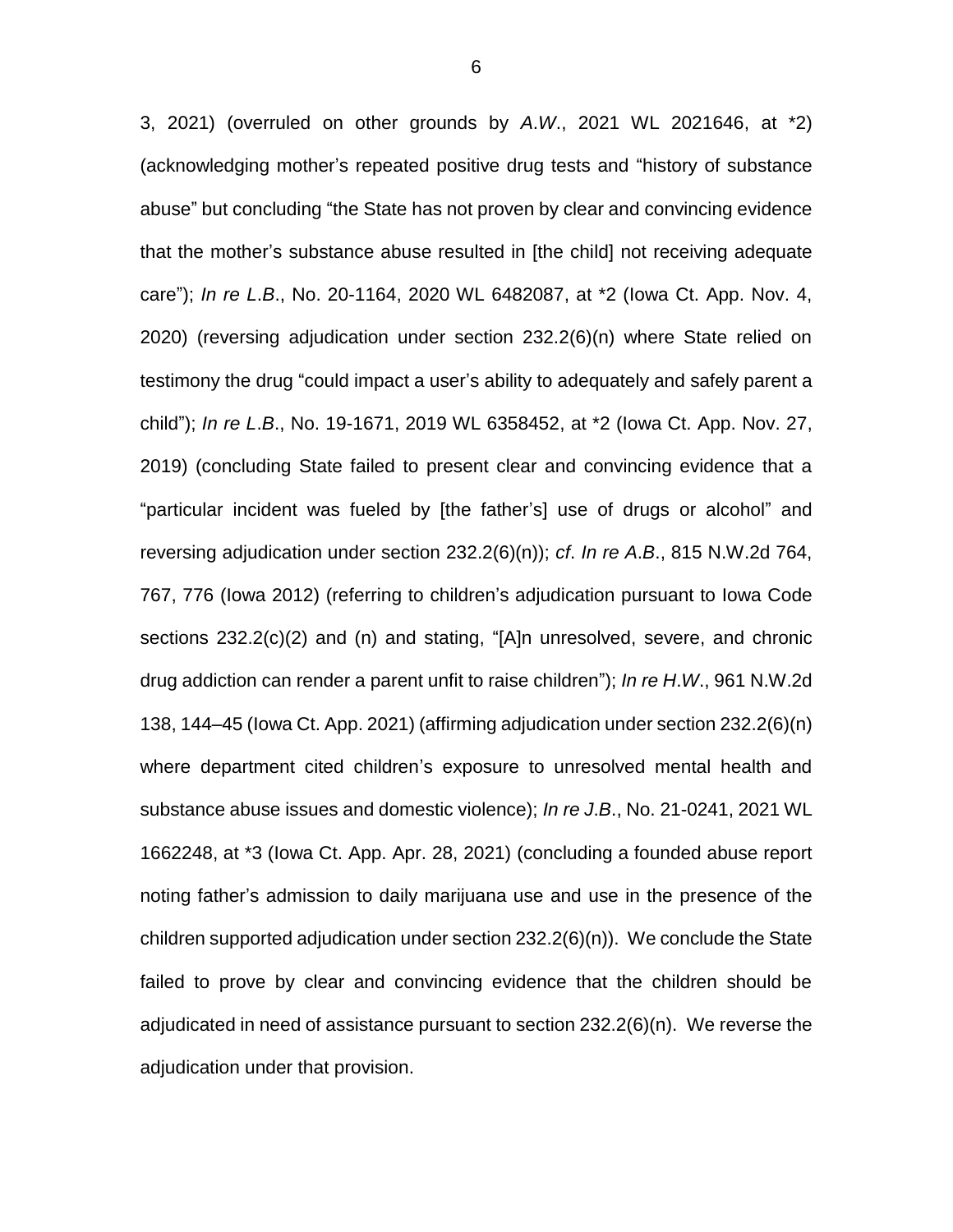We are left with section 232.2(6)(c)(2), which defines a child in need of a assistance as a child "[w]ho has suffered or is imminently likely to suffer harmful effects as a result of . . . [t]he failure of the child's parent, guardian, custodian, or other member of the household in which the child resides to exercise a reasonable degree of care in supervising the child." On our de novo review, we agree with the district court that this ground was satisfied.

The mother had an "explosive" temper that she manifested by physically abusing members of her family. *See In re L*.*H*., 904 N.W.2d 146, 151 (Iowa 2017) ("Although the State does not present evidence showing that [the father] has ever physically abused L.H., the State does present evidence that [the father] has serious anger issues that have led him to physically abuse other current and previous members of his household."). The department intervened after she had an argument with the children's father that resulted in injury to the father. Both children were in the home at the time of the argument. According to the department social worker, the older child reported that domestic violence between the parents was "an ongoing issue" and the mother was "the aggressor." While the mother denied committing acts of violence against the children's father, she admitted pushing and biting her adult child.

In addition, a department social worker testified the mother's "communication toward her children [was] extremely inappropriate" and included "[a] lot of cursing, calling names[, and] talking poorly about their father on a regular basis." The mother acknowledged she had a propensity to cuss and agreed she cussed at her older child.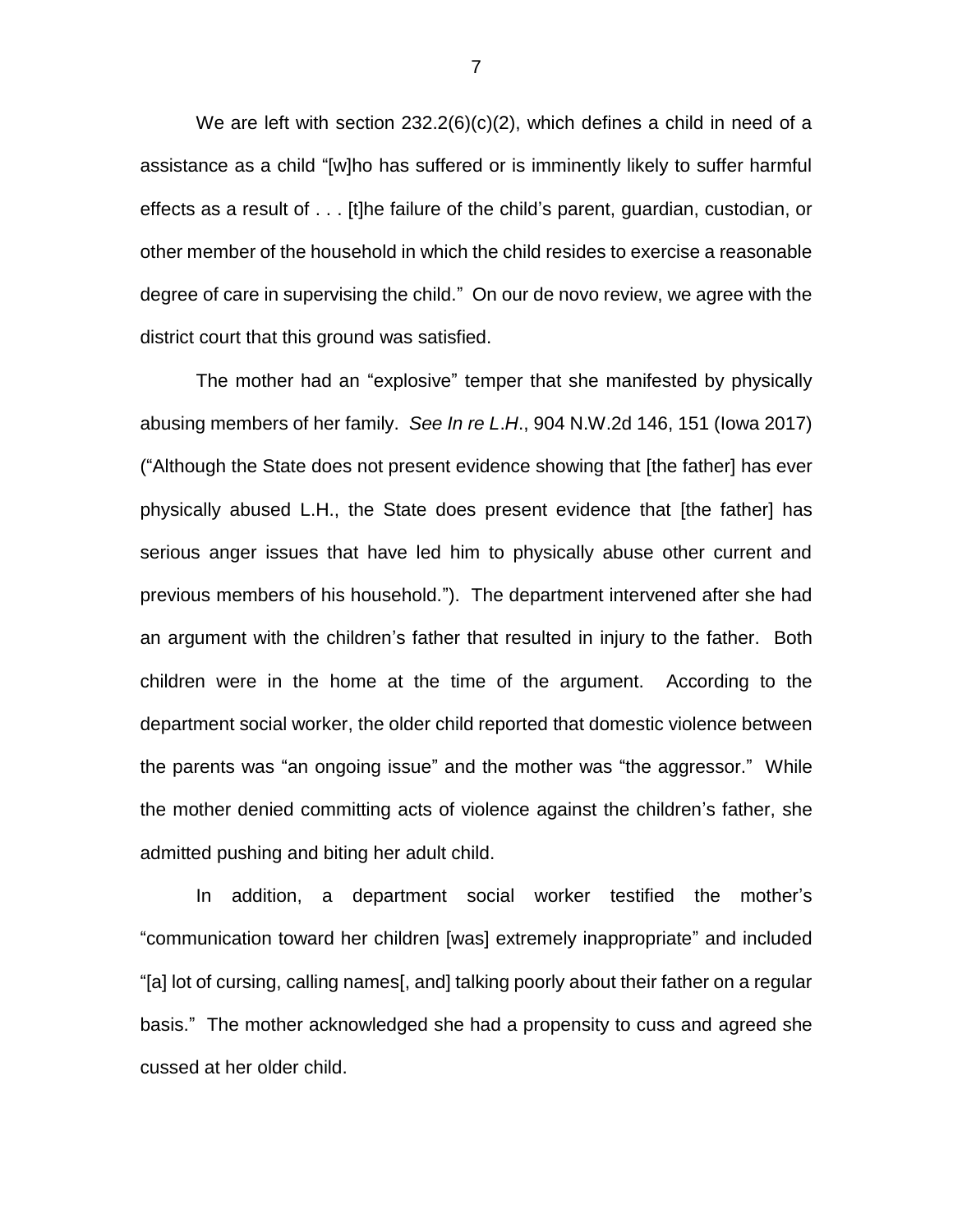At the time of the adjudicatory hearing, the mother was living in a truck. She stated that, if her children were returned, she would stay with her mother until she could get housing. At the same time, she conceded her relationship with her mother was unhealthy.

We conclude the department proved the ground for adjudication set forth in section 232.6(2)(c). We affirm the adjudication under that provision.

#### *II. Reasonable Efforts*

Following a hearing, the district court found the mother was "unsafe" and had "threatened the physical safety of the provider and children." The court suspended visits between the mother and her children and ordered the team working with the mother "to determine if there [was] a safe video visit plan that [could] be implemented" or investigate "visitation in a therapeutic setting." In short order, the team met with the mother, discussed expectations at visits, and agreed to transition back to "in person" supervised visits at the service provider's office. At the dispositional hearing, the State asked the court to afford the department discretion with respect to visits. The district court denied the request, stating "[v]isits right now will remain fully supervised with no discretion as to visitation." The court also imposed a no-contact order between the mother and father.

The mother contends the suspension of visits and the no-contact order contravened the department's obligation to make reasonable efforts toward reunification. *See In re C*.*B*., 611 N.W.2d 489, 493 (Iowa 2000). The State responds that we need not address the suspension of visits because they were reinstated. We agree with the State. *See E*.*M*., 2021 WL 811135, at \*2 (stating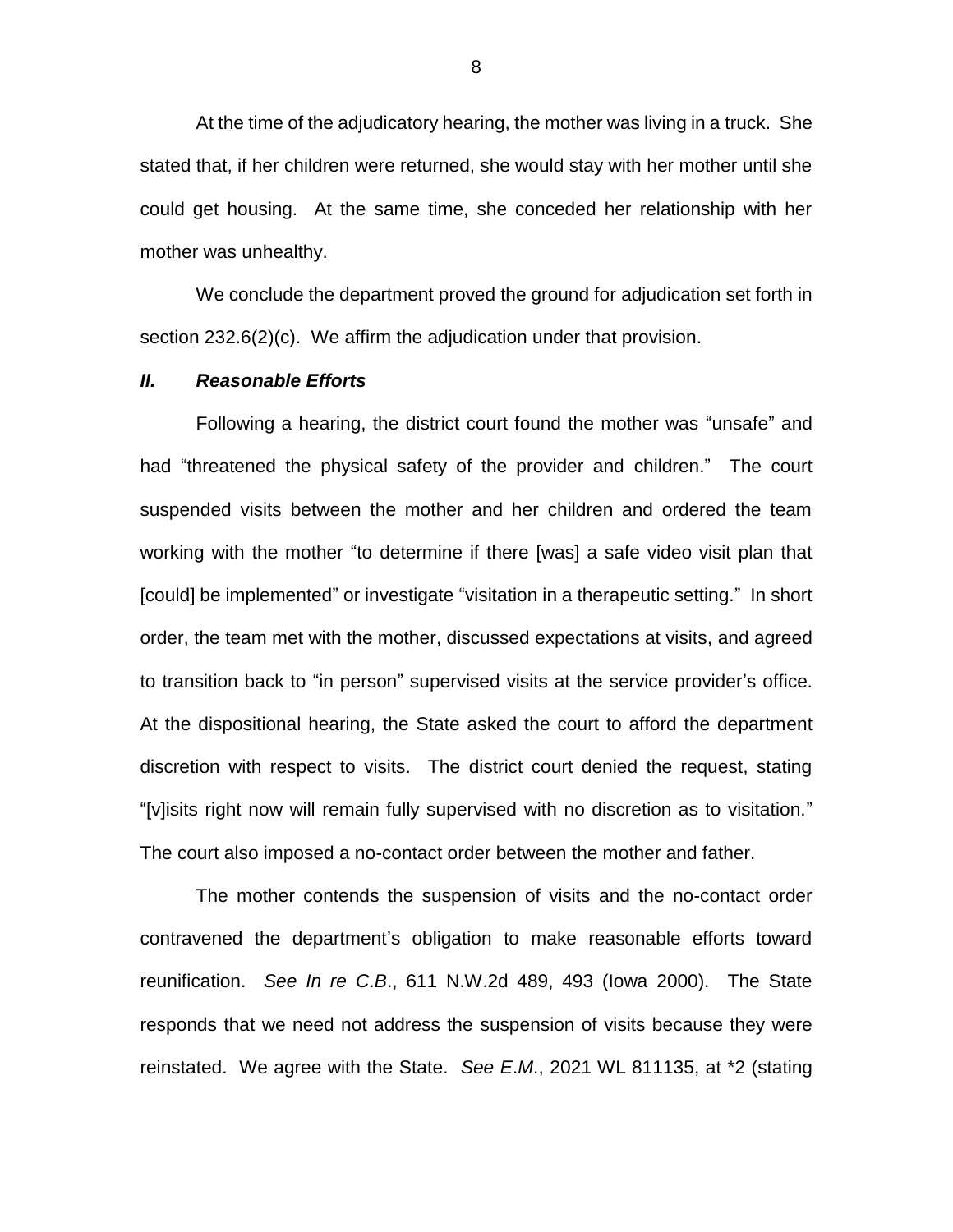"we cannot go back in time and restore custody based on alleged errors in the initial removal order").

We turn to the court's imposition of a no-contact order. The background is as follows. Following the incident that precipitated the department's involvement, the father obtained a criminal no-contact order against the mother. That order was later "dropped" at the father's request. The father sought another no-contact order that was denied. At that juncture, the department asked the juvenile court to issue its own no-contact order. The court granted the request. The court ordered that "there be no contact between the parents." The court instructed the mother's attorney to advise his client that she was "not allowed to contact the father in person, by phone call, through her daughter, by showing up at the house." The court also instructed the father not to be "contacting" the mother "in any manner."

On appeal, the mother asserts the order "hinder[ed] her ability to reunify with her children." To the contrary, the order permitted her to have supervised contact with the children "in a neutral location."

We conclude the department satisfied its reasonable-efforts mandate.

#### *III. Placement with Father*

The mother contends "the children should not live with their father and should live with her instead." She cites her role as "primary caregiv[er] throughout their lives." Without belaboring the point, continued removal from the mother's home was in the children's best interests. *See In re L*.*H*., 904 N.W.2d at 149 ("[O]ur principal concern is the best interests of the child.").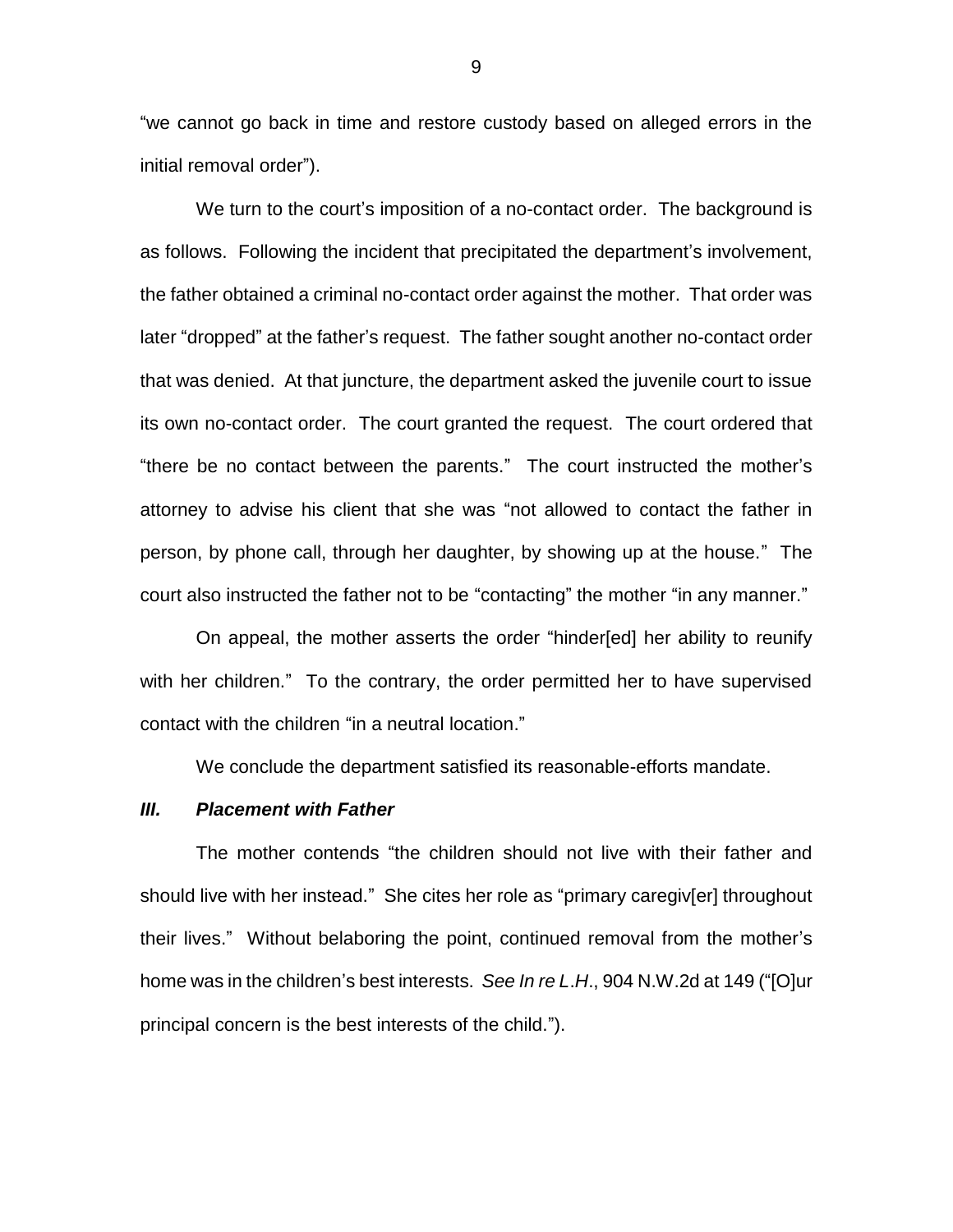## *IV. Disposition*

We affirm the child-in-need-of-assistance adjudication under Iowa Code section 232.2(6)(c)(2). We reverse the adjudication under Iowa Code sections 232.2(6)(b) and (n).

# **AFFIRMED IN PART AND REVERSED IN PART.**

Bower, C.J., concurs; Schumacher, J., partially dissents.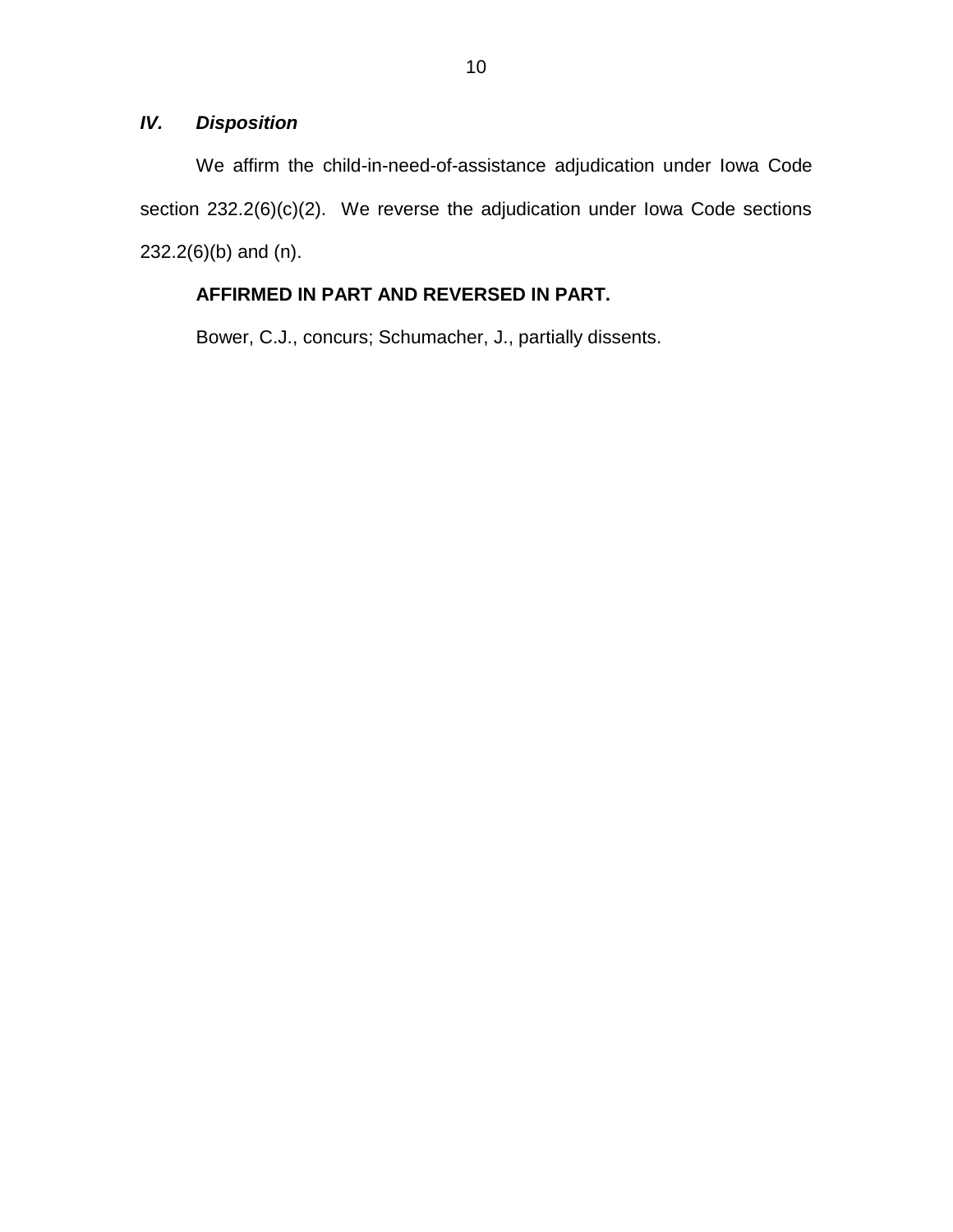**SCHUMACHER, Judge** (concuring in part, dissenting in part)

I concur in the majority opinion as it relates to the determination the State failed to prove by clear and convincing evidence the children were in need of assistance (CINA), pursuant to Iowa Code section 232.2(6)(n) (2020). I concur in the majority opinion the State proved by clear and convincing evidence the children were CINA, pursuant to section 232.2(6)(c)(2). I also concur in the majority opinion that finds the State made reasonable efforts toward reunification and removal was in the children's best interest. I respectfully part from the majority's determination that clear and convincing evidence does not exist to additionally adjudicate the children pursuant to section 232.2(6)(b).

It is critical to review the definition of the code section in question. As highlighted by the majority, section 232.2(6)(b) defines a "[c]hild in need of assistance" as "an unmarried child . . . [w]hose parent . . . has physically abused or neglected the child, or is imminently likely to abuse or neglect the child." "'[P]hysical abuse or neglect' and 'abuse or neglect' mean 'any nonaccidental physical injury suffered by a child as the result of the acts or omissions of the child's parent . . . .'" *In re J*.*S*., 846 N.W.2d 36, 41 (Iowa 2014) (quoting Iowa Code § 232.2(42)).

At the commencement of the adjudication proceeding, the State offered exhibits 1–6, which were admitted without objection. Two separate assessments completed by the Iowa Department of Human Services (DHS) are contained in the admitted exhibits. The first is a child protective services family assessment summary completed on August 20, 2020. This report details an incident of physical aggression by the mother toward H.O., the mother's eighteen-year-old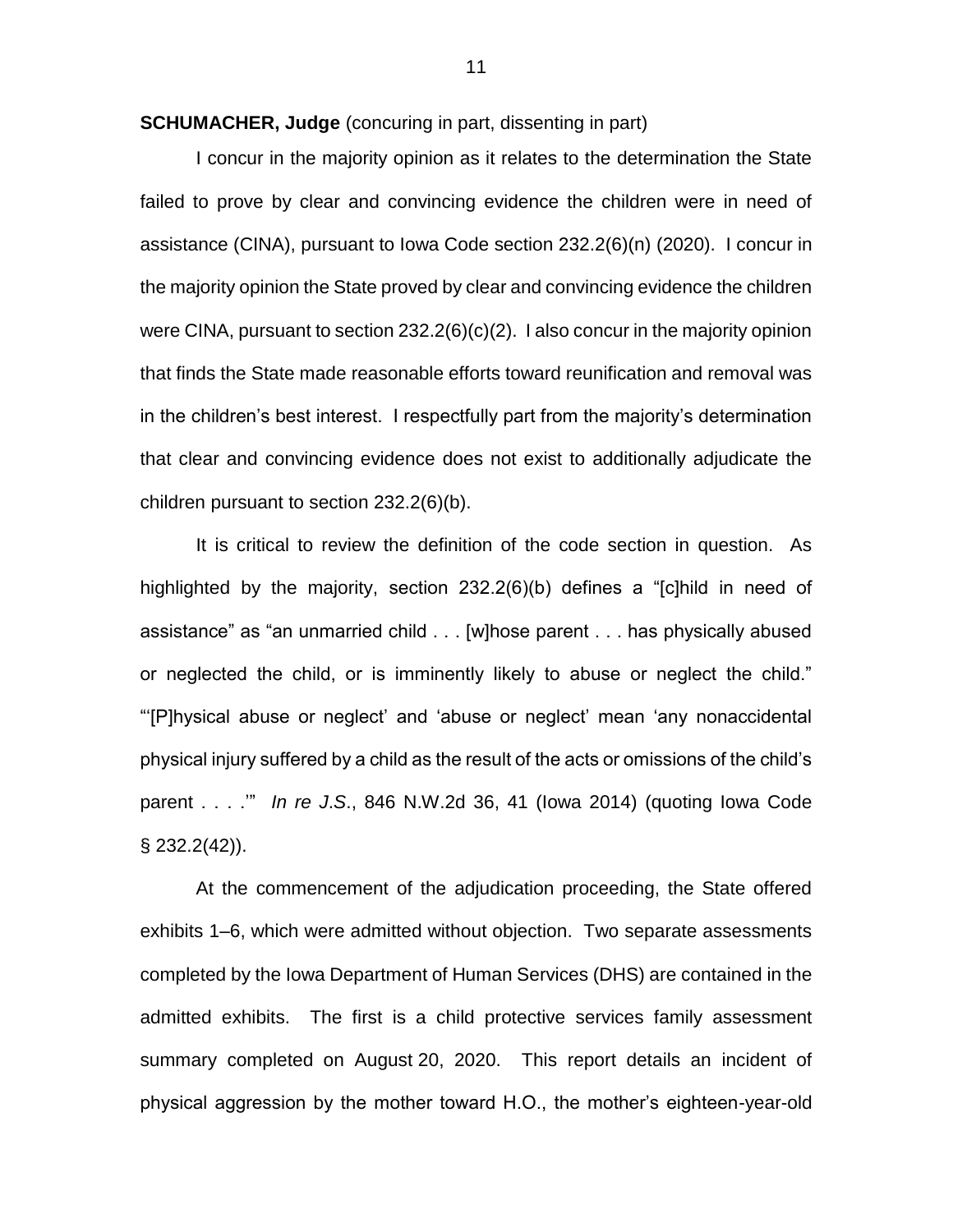daughter, a sibling to M.O. and Z.O. The mother testified to pushing this daughter and biting her over an argument concerning a cellphone. M.O., age thirteen, was present for this incident. Both H.O. and M.O. reported their mother as the aggressor. During this assessment, M.O. revealed to the investigator that her mother had previously hit her and scratched her. The second report, a child abuse assessment summary completed on September 23, 2020, was founded for abuse with the mother named as the perpetrator and Z.O. named the child subject as a result of Z.O.'s positive drug test for methamphetamine. This report also detailed abuse by the mother against the father in the presence of the children.

We may also consider for purposes of adjudication under this section whether the mother was "imminently likely to abuse or neglect" the children. *See id*. § 232.2(6)(b). "[W]e do not require neglect or physical or sexual abuse to be on the verge of happening before adjudicating a child as one in need of assistance." *J*.*S*., 846 N.W.2d at 43. We do require "specific prior incidents of abuse or neglect." *Id*. The majority concludes that, as in *J*.*S*., "the State failed to prove any specific prior incidents of abuse or neglect" with respect to these children. *Id*. Even if we were not to consider M.O.'s report of prior physical injury, we may consider whether the mother was imminently likely to abuse or neglect the children. The supreme court noted in *J.S*. that our case law has supported a finding of "imminently likely" in relation to abuse of other children in the home. *Id.* In one such case, *In re D.D*., a boy was adjudicated "imminently likely" to be sexually abused by his father based on the father's admissions of prior inappropriate contact with his ten-year old daughter and her female friend. 653 N.W.2d 359, 361–62 (Iowa 2002). And in *In re A.M.H.*, the supreme court upheld a